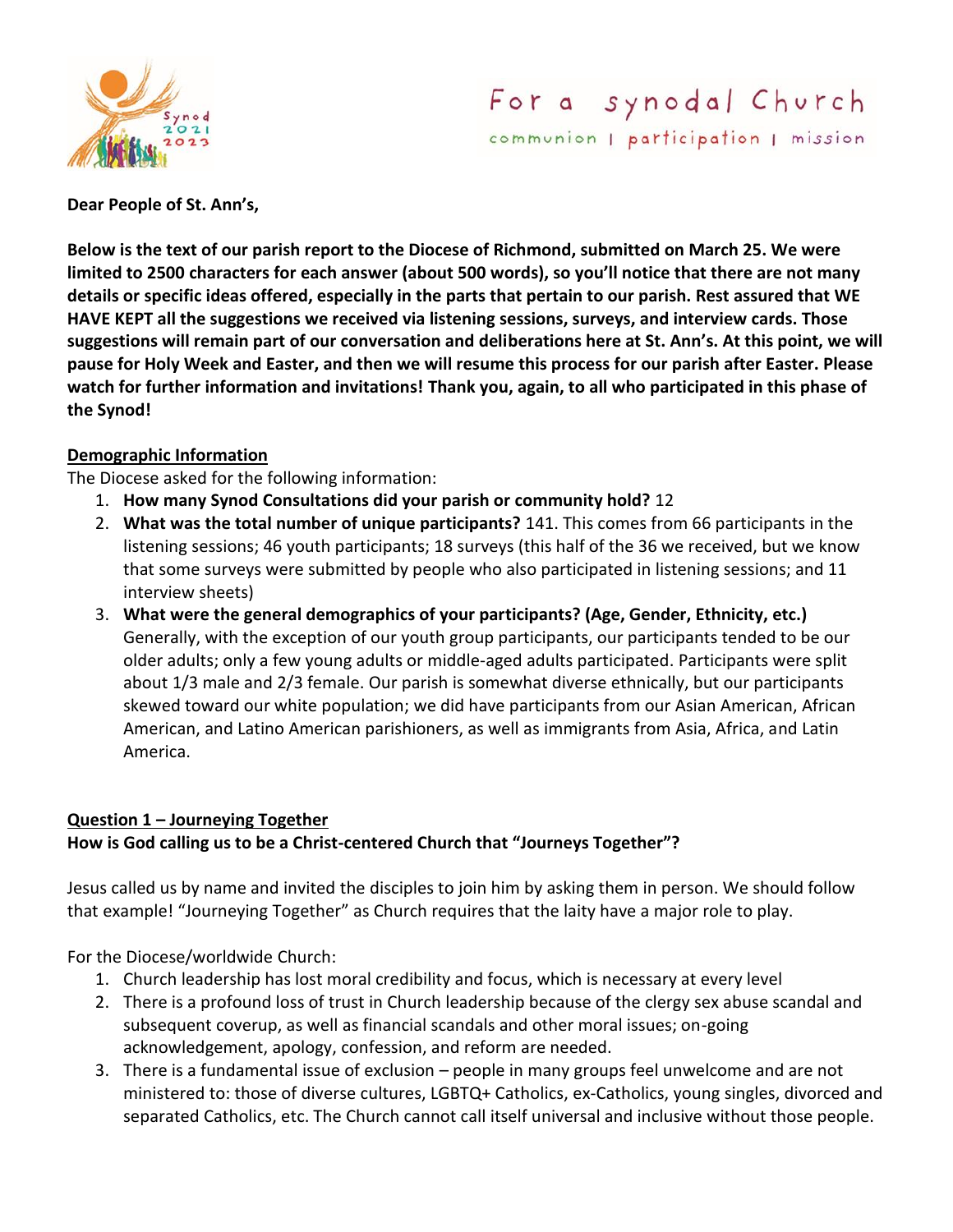- 4. The Church needs to cultivate an ethos of on-going renewal and reform in today's face-paced world; this will include more ecumenism and shared ministry with those of different denominations and faiths (and no faith).
- 5. There is a desire to open the Church to wider leadership by women and, in particular from our youth, to open the priesthood to women, married people, LGBTQ+, etc. Our youth said, "The leadership is all old, white men!"
- 6. We must learn from Pope Francis' example: more love and less judgment!

At St. Ann's:

- 1. We need to be a people that are truly Christ-centered, always asking, "What is it that Christ wants us to do?"
- 2. We are all called to be connected and help one another in the journey of faith. As our connections to each other grow, our connection to Jesus will also grow (and vice versa).
- 3. St. Ann's growing cultural and racial diversity is seen as an asset and an opportunity; brings an infusion of new thought, worship styles, and spirituality
- 4. We need to step out of the box and be willing to try new things; be open to discussing the difficult issues that divide our country/church with compassion and courage
- 5. Parishioners of every age and demographic (especially our young people) want to see better communication and more inclusion and transparency in parish decision-making, and many ideas have been suggested for how to do this better.
- 6. There is a strong desire to reconnect and renew ties within the parish through a variety of activities, ministries, and outreach both within the parish and to the wider community.

# **Question 2 – Communion**

# **How is God calling us to be a Christ-centered Church that is a welcoming, Eucharistic community?**

The Church is like an orchestra, needing each of its diverse parts and members to reach its full potential. To be a Eucharistic community we need to be thankful for all the gifts AND the gaps that each person brings. The gaps create opportunities for the gifts of others to fill and weaves a tight, flourishing community where everyone knows they're important and welcome.

For the Diocese/worldwide Church:

- 1. The Church (not just worldwide, but in the diocese and parishes) must continue to find ways to invite all people, everyone from so many ethnicities and backgrounds, feel a part of a Christcentered community
- 2. There is a lack of clarity and consistency about many current issues: abortion and communion, divorced/remarried Catholics receiving communion, etc.
- 3. There is a strong need for more revision of the annulment process. "Any person going through this needs more support from Church leaders… People feel victimized again during Tribunal meetings."
- 4. We need greater collaboration and cooperation with other Christian churches so that we can be one community as Christ intended
- 5. While there is great respect for the history of the rules restricting communion, Scripture tells us that rules are never to be more important than offering Jesus' love to everyone; this should be a guiding principle

At St. Ann's:

1. The covid pandemic has had a profound effect on our community and our sense of welcome and participation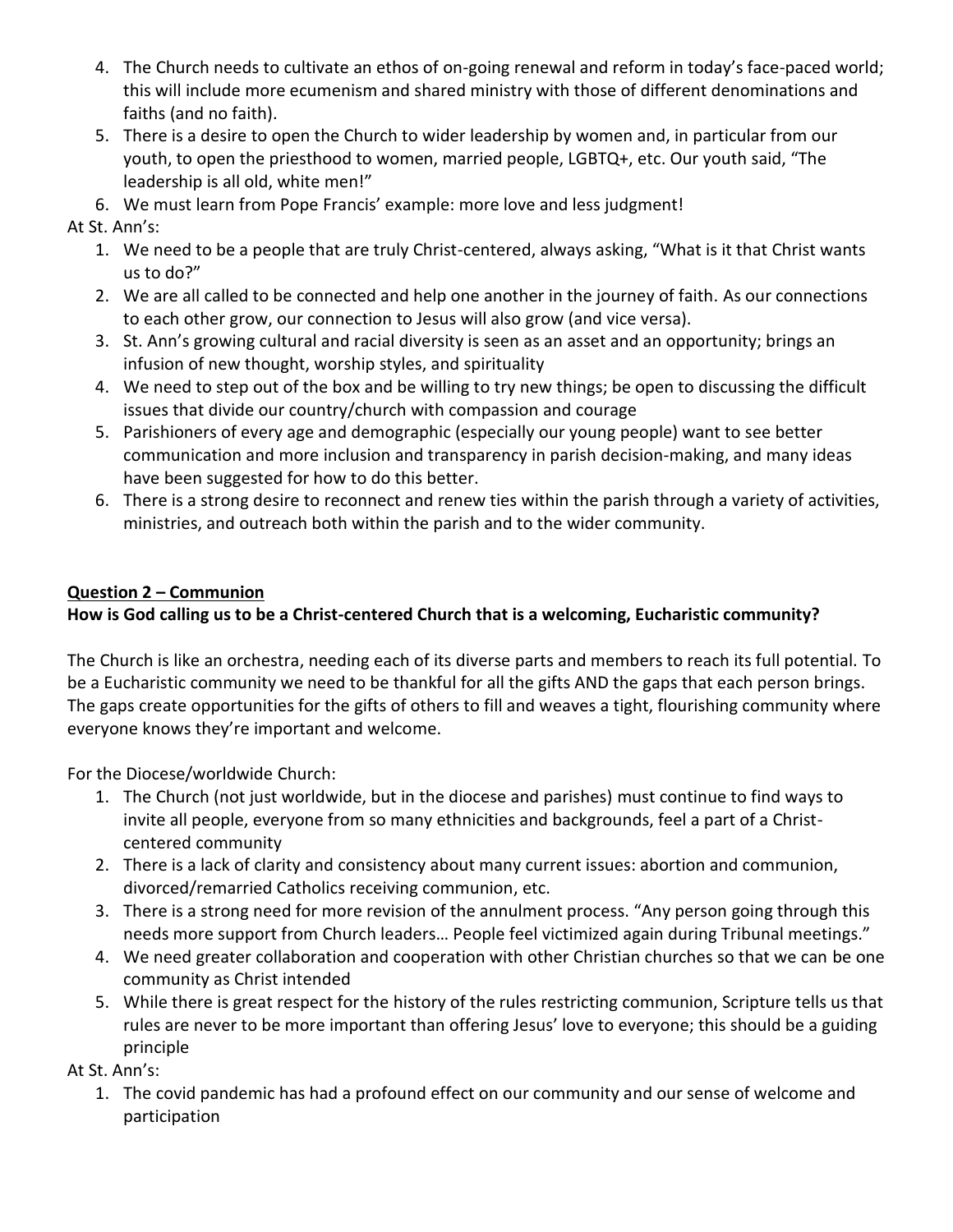- 2. Many expressed real gratitude to Fr. Ernest for the ways his engaging homilies, enthusiasm, and love of God inspire the parish
- 3. We have work to do to make sure all feel welcome and invited in, no matter their situation, background, or anything else; we need to remember and recognize that Christ is present in everyone
- 4. Find ways to reach out to those who are "anonymous" Mass attendees; who have not returned since covid; newcomers; etc. Many ideas have surfaced in these areas
- 5. We want to be a community where there is a place for everyone
- 6. All have gifts to offer and should be actively involved (invited to become involved) in parish ministries and groups; personal invitations are most effective
- 7. Work on a variety of communication methods to make people aware of our ministries (bulletin, announcements, videos on website and Facebook, ministry fair, pew cards to allow parish to hear from visitors and parishioners, etc.)
- 8. Our youth are hungry for more youth-oriented activities and desire that Mass be more "youthfriendly"

# **Question 3 – Discussion & Dialogue**

## **How is God calling us to be a Christ-centered Church that is open to listening, dialogue, and renewal?**

There is a great desire for discussion, dialogue, and participatory decision-making at every level of the Church. But many are skeptical that this will happen even at the local level. "Until diocesan and worldwide church leaders provide an honest, humble plea for forgiveness and stop hiding behind the power structure of the institutional church, they mean nothing to me." Others are more optimistic: "I would like to believe that the Holy Spirit is blowing hurricane force winds through the gathering of staff, lay people, and those silent members in the pews, calling all of us to see each other as worthy before any one of us speaks."

For the Diocese/worldwide Church:

- 1. More transparency in the church at all levels
- 2. Parishes will start new initiatives for peace & justice, small faith communities, young adults, LGBTQ+, folks with special needs, ecumenism, etc. with support and training offered by the Diocese
- 3. Need to renew Diocesan training and support for parish councils
- 4. A young adult organization across the Diocese would be helpful
- 5. Support for more discernment around women deacons in the Church
- At St. Ann's:
	- 1. Our parish council needs renewal: new members with term limits appointed or elected, a way for parishioners to volunteer; better communication of meeting times, agenda, and results
	- 2. Strong support for on-going dialogue and participation in parish decision-making. Many ideas have been offered about how to do this.
	- 3. Social media is not being utilized to the extent it could with youth and younger families
	- 4. A desire for small faith communities/neighborhood groups for home Masses, Bible studies, mutual support, social connection, communication of needs and ideas to the parish council, pastor, and staff
	- 5. We need to become comfortable with those uncomfortable issues that are a part of the Christian community; openly address and explore difficult issues; ground our discussions in "WWJD." Our youth are particularly interested in "real world" issues of racism, LGBTQ+ acceptance, physical and sexual abuse, mental health issues, environment, navigating technology, etc. and what our faith says to and about them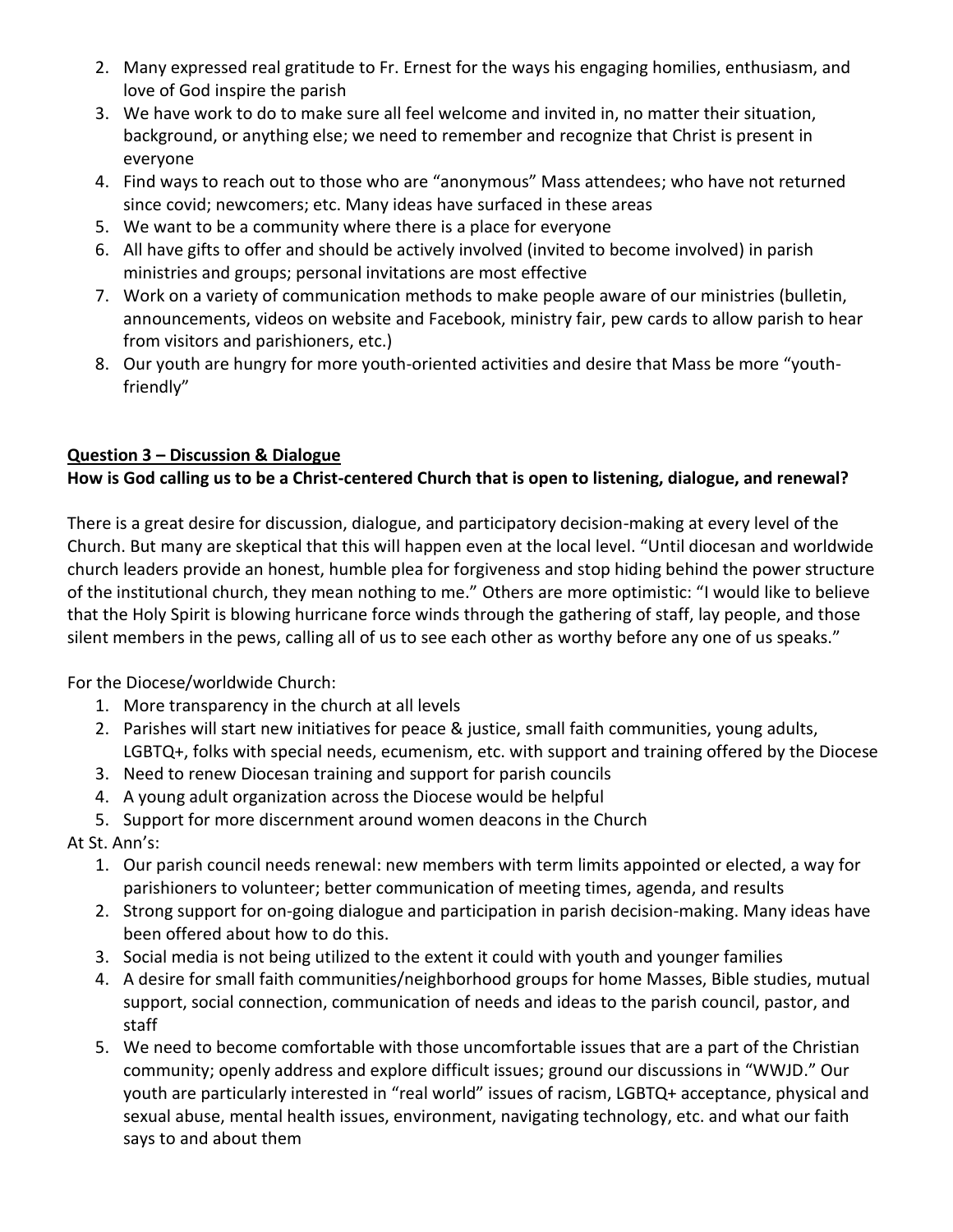6. Change will not happen unless we are willing to change ourselves

### **Question 4 – Evangelization and Mission**

## **How is God calling us to be a Christ-centered Church that is fully engaged in evangelization and mission?**

In order to be a Christ-centered Church engaged in evangelization and mission, we need to modernize on many levels. We need a church that is loving and welcoming to all, and leadership that is reflective of all those people.

For the Diocese/worldwide Church:

- 1. The Church needs to recognize that young people are never going to come back until the church can practice what it preaches
- 2. Bishop should visit parishes on a frequent basis (every few years) for listening sessions
- 3. Church must exit "defensive mode" before effective evangelization can take place
- 4. Church should compare and contrast communities where church is vibrant with those where it is not; determine what Church can learn and apply to those places where renewal and revitalization is needed
- 5. Develop lay leaders; Catholics are not being invited and raised up for leadership in their parishes. There are few opportunities for leadership, development, input, and involvement on the Diocesan or global level for anyone other than clergy and parish employees
- 6. Collaborative work with other faith communities is hamstrung by bureaucratic layers of the Church

## At St. Ann's:

- 1. The pandemic has had a profound impact on ministries, training, etc. We need to figure out a way to recover from that and re-engage folks in all kinds of ministries
- 2. Collaborate with area churches and non-profits to see how needs in the area can be better met; make sure there are no gaps in ministries/services
- 3. Appeal to young (14-35) with opportunities for catechesis, personal faith testimony, and fellowship
- 4. How do we engage in evangelization? We need to provide clear, practical examples/road map/testimony about how to share the Gospel in daily life
- 5. Continue listening sessions to hear concerns of community and progress on suggested actions
- 6. Our youth appreciate that our parish values issues of human rights and poverty, and gives them opportunities to volunteer and serve in the community

#### **Additional comments**

## **Question on Diocesan Form: Do you have any final thoughts or feedback that your parish/community would like to share with the Diocese?**

Our parish identified this synod process as a hopeful, forward-looking opportunity, but many expressed skepticism that anything will "really change." Many parishes are doing essentially nothing for the synod, and the bishop does not appear to have made it a priority with the priests. One group concluded, "This synod process is a good step forward, but if nothing happens as a result, it will become a big step backward!" A parishioner added, "If the bishops treat the input gathered from the faithful as having no value, it is as though they are saying the faithful have no value, and they are ignoring the Holy Spirit speaking through the *sensus fidelium.* Wouldn't that be considered heresy?"